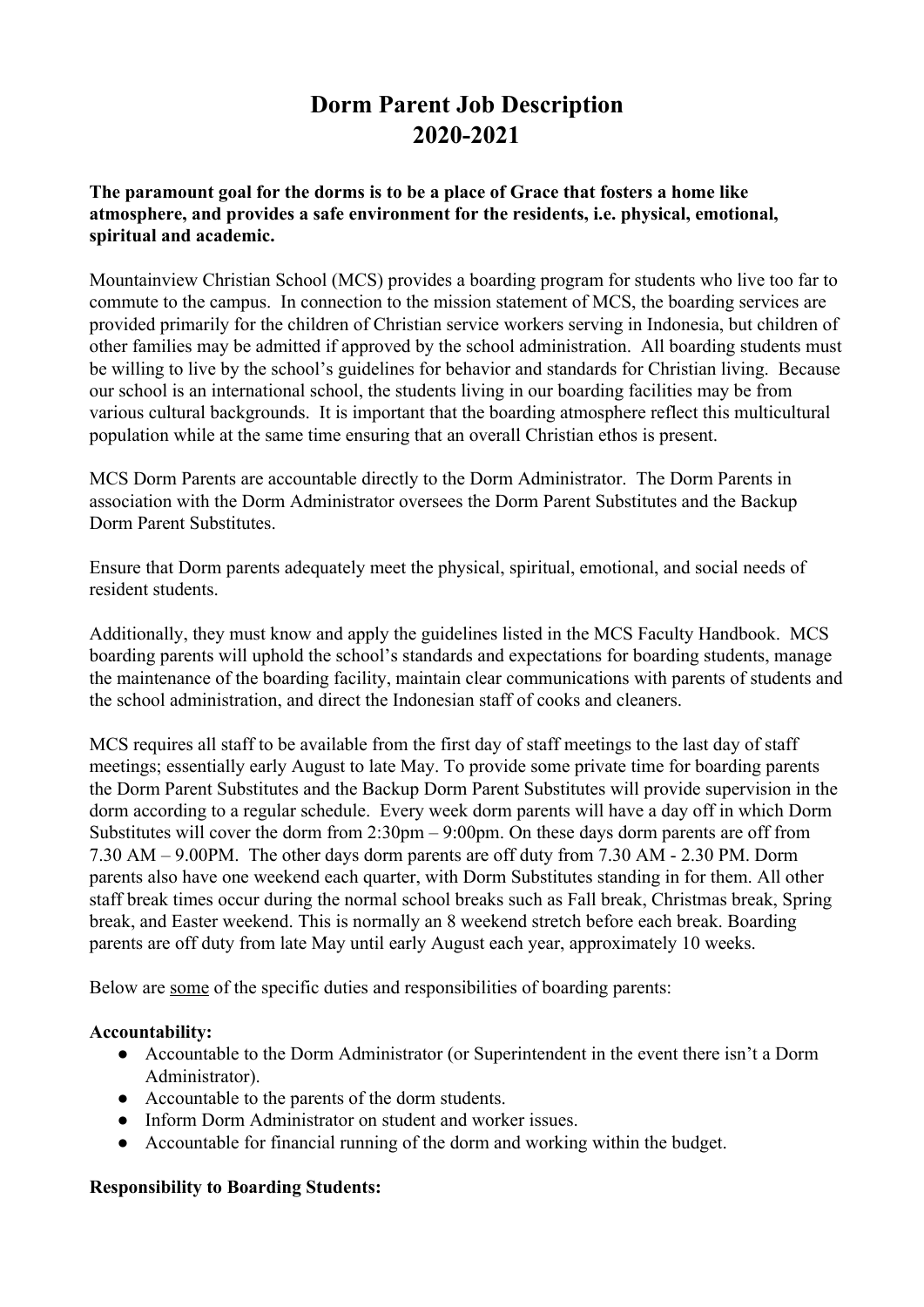- Assign rooms and roommates.
- Be actively involved in tending to the spiritual needs of the dorm students. This includes:
	- Have regular devotions with the dorm students.
	- Make sure dorm students regularly attend church services.
	- Look after the spiritual health of dorm students by discipling dorm students who want to be disciple.
- Be aware of homesickness, illness, allergies and other physical and/or emotional needs of the students. Provide the most appropriate response for the situation. (ie: seeing a nurse, going to the hospital, talking with the student, seeking counsel, etc.).
- Be available and present in dorm whenever dorm students are expected to be home and spend time with students as much as possible; after school, evenings, and weekends.
- Develop and assign chores and ensure that they are completed in a satisfactory manner
- Secure their spending money and keep an accurate record of deposits and withdrawals.
- Provide a well balanced diet by planning the weekly menus, including a variety of food styles for the various cultural groups in the dorm, as possible.
- Ensure that laundry is being taken care of. Assist students in learning how to properly care for their laundry and pick it up after every washing cycle.
- Supervise nightly study hall times; help students with homework as needed.
- Arrange for all students to attend a Christian church service weekly.
- Encourage the students to have their own personal devotions.
- Arrange for devotional times for the dorm as a whole (as appropriate).
- Encourage regular correspondence with parents.
- Provide discipline as needed.
- Plan weekend activities for the dorm, on and off campus.
- Encourage healthy sleep patterns of 7-9 hours per night.

#### **Responsibility for the Physical Care of the Dormitory facility**:

- Inventory equipment on a regular basis (minimum of one time per year).
- Arrange for the repair or replacement of equipment as required (i.e. linens, appliances).
- Arrange for the repair of the dorm structure/facilities either through the dorm maintenance/groundskeeper or the school physical plant coordinator.
- Check on a regular basis the cleanliness/orderliness of the dorm.
- Ensure that the kitchen is clean, properly stocked and that all equipment is working properly.
- Be sure that the supply of LPG is adequate for the needs of the dorm.
- Prepare dorm expense reports for the Superintendent.

### **Responsibility to Parents of Boarding Students:**

- Communicate with parents on a regular basis.
- Share with them concerns and give encouragement regarding their child/children.
- Invite them to visit, when practical, or visit them as possible.
- Notify parents whenever a serious problem arises or might be anticipated.

#### **Responsibility to Boarding Staff and the School**:

- Supervise Indonesian workers within the dorm
- Prepare menus for the cooks to follow and help them with new recipes.
- Orient Dorm Parent Substitutes and the Backup Dorm Parent Substitutes to their responsibilities while covering the dorm.
- Attend Dorm parent meetings as scheduled.
- Work with the Dorm Administrator to keep report on the events occurring in your dorm.